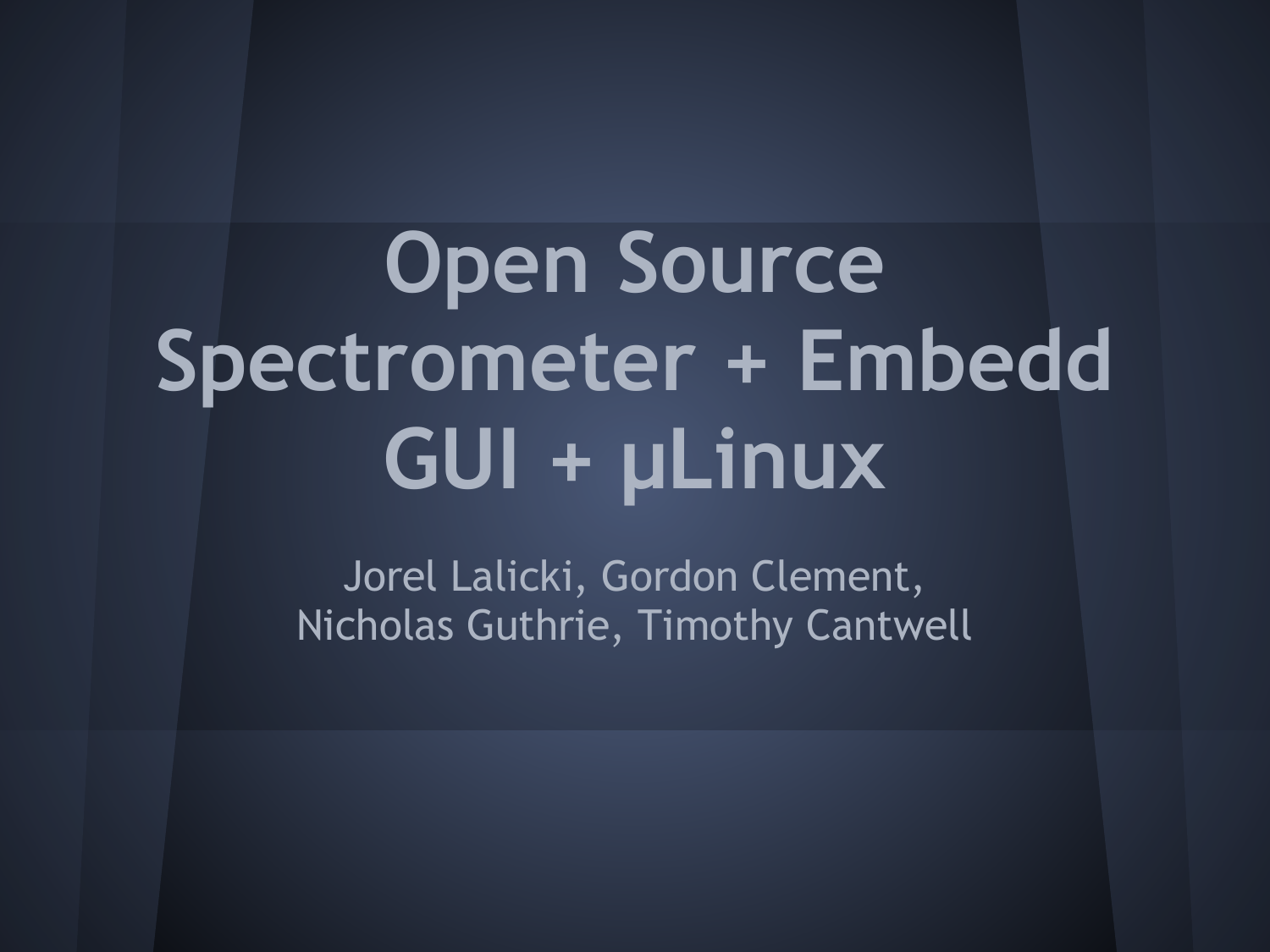#### **Spectrometer**

#### Source Components for prototypes

- Working rough prototype using lab optics
	- Freecad and AutoDesk Inventor
	- CNC'd mirrors in polycarbonate
- Next Step: Aluminum and Electronics
	- Linear CCD integration
	- Determine mirror profile (round is cheaper)
	- Enclosure Design for securing components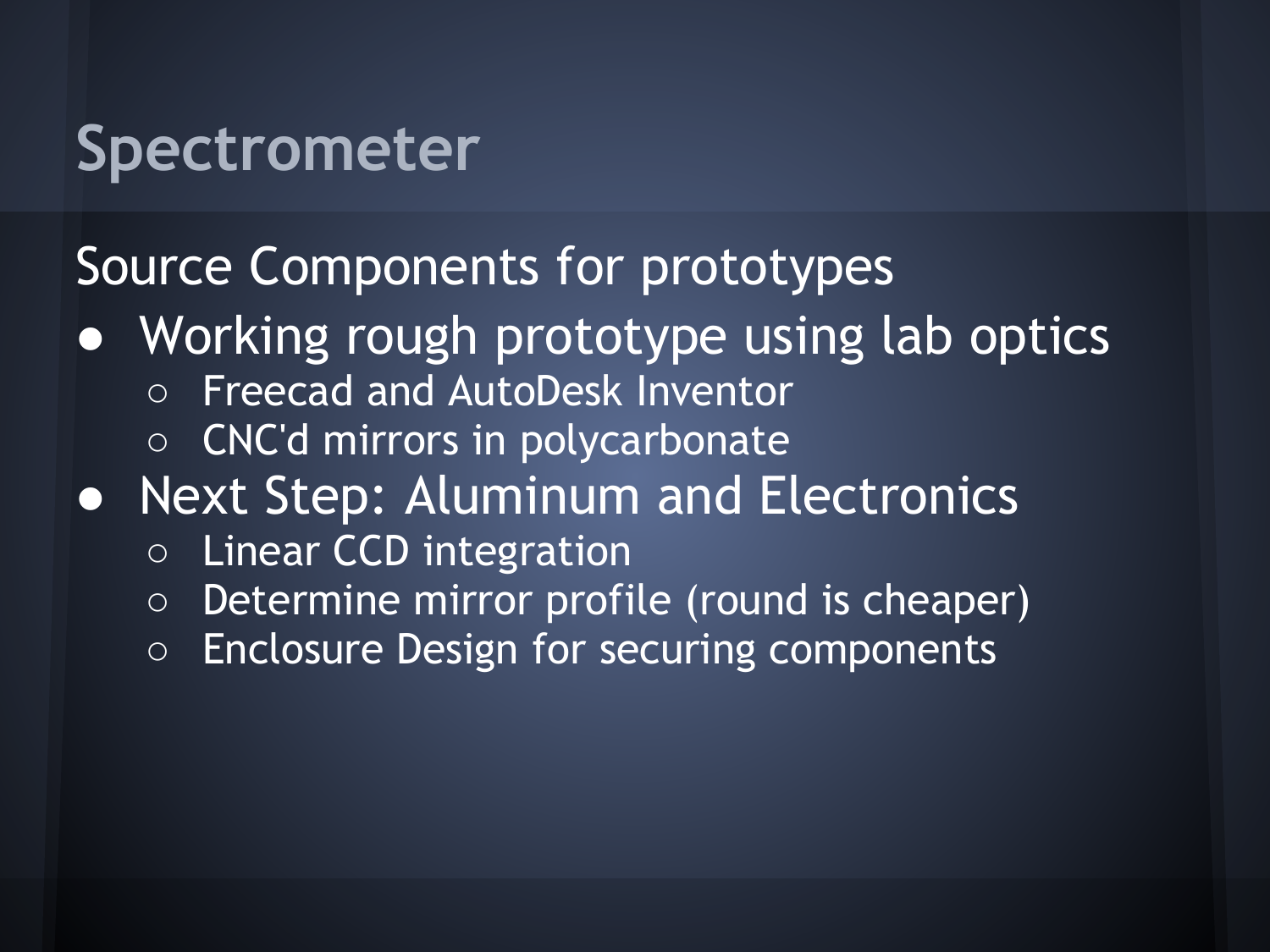#### **Crossed Czerny Turner**

Commonly used in commercial designs More compact than other designs Done using standard focal lengths

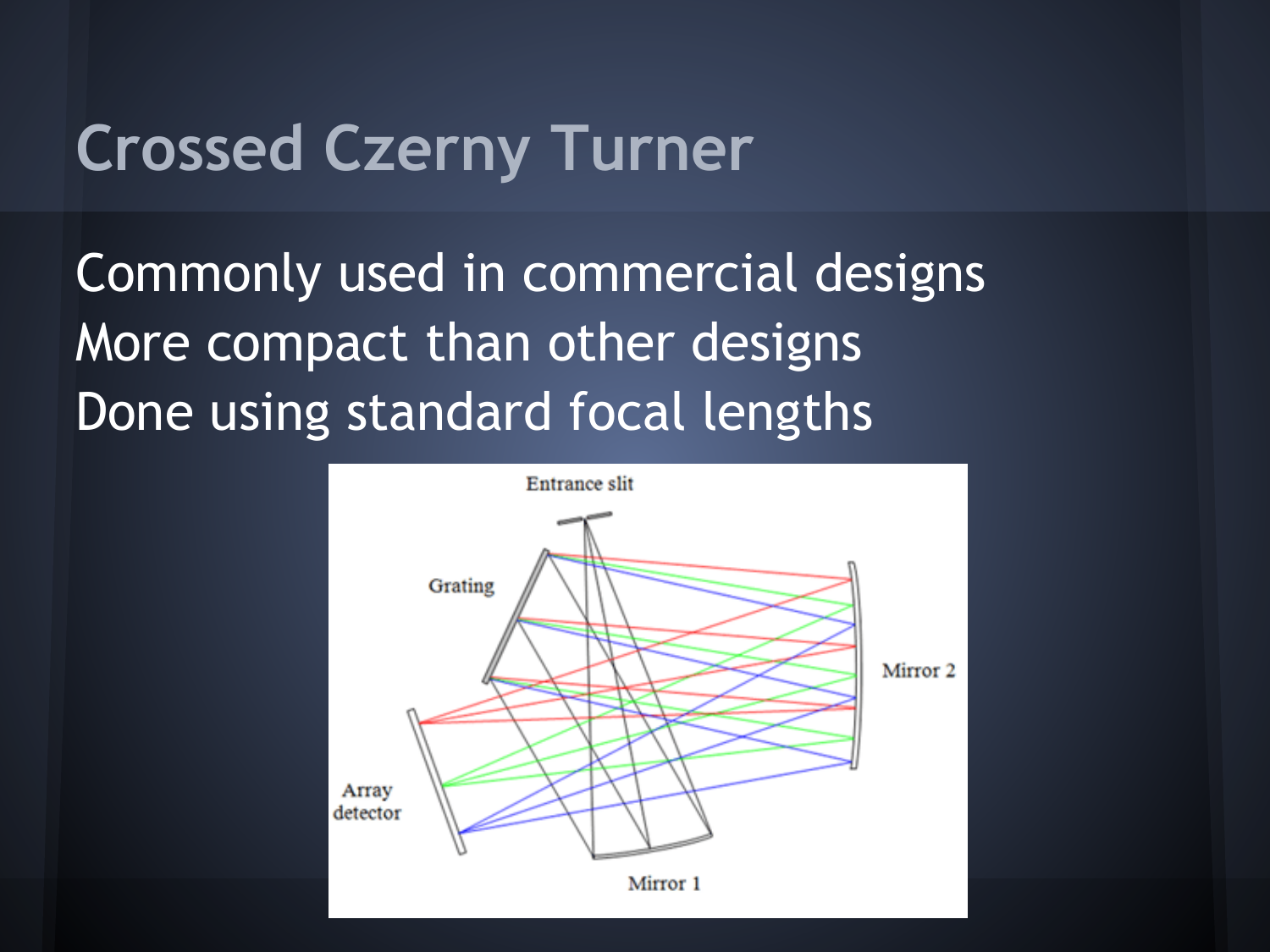### **μLinux**

Major progress on board layout Stew-down of Olimex's designs Reduce bells and whistles Current Specs: 4-Layer (Great Fun to be had!) 512mB DDR RAM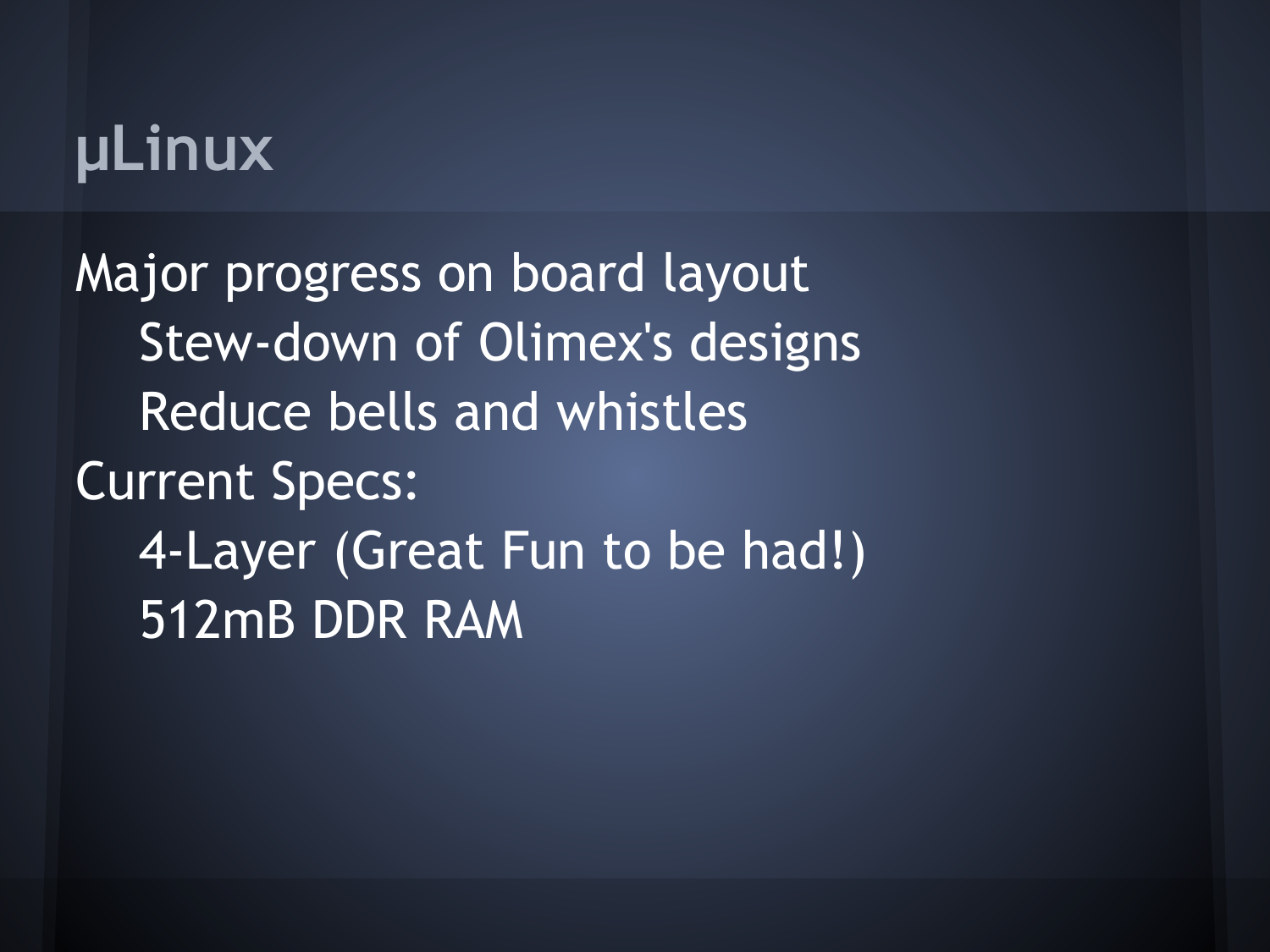#### **Software Overview**

1. Successfully Installed Debian



- 2. Configured QT Embedded for Development
- 3. LCD & Microcontroller Complications ○ (New Hardware Required)
- 4. After hardware, GUI development should be simple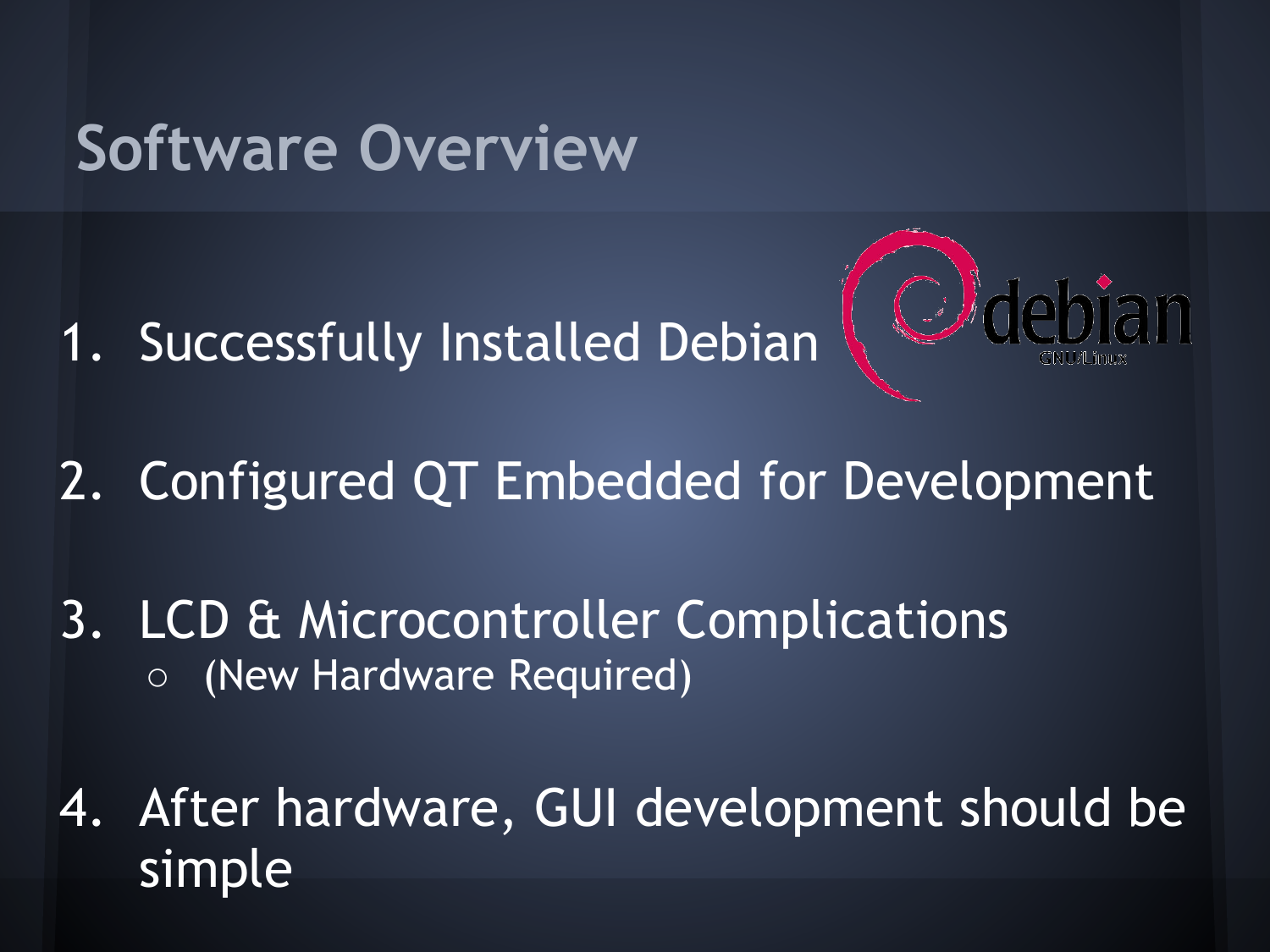## **Qt for Embedded Linux**



- "Qt for Embedded Linux is a C++ framework for GUI and application development for embedded devices."
- "Qt for Embedded Linux applications write **directly to the framebuffer**, eliminating the need for the X Window System and saving memory."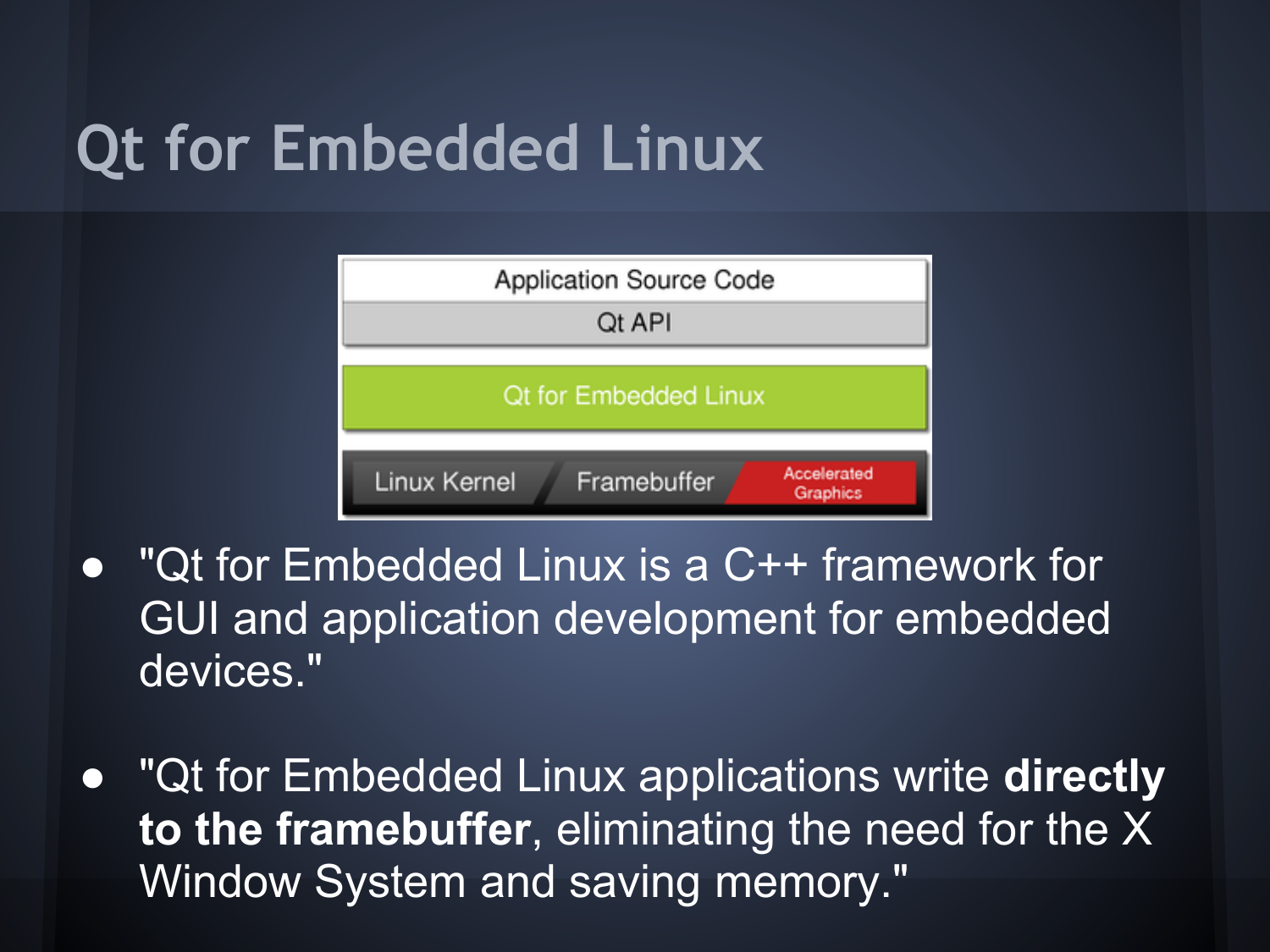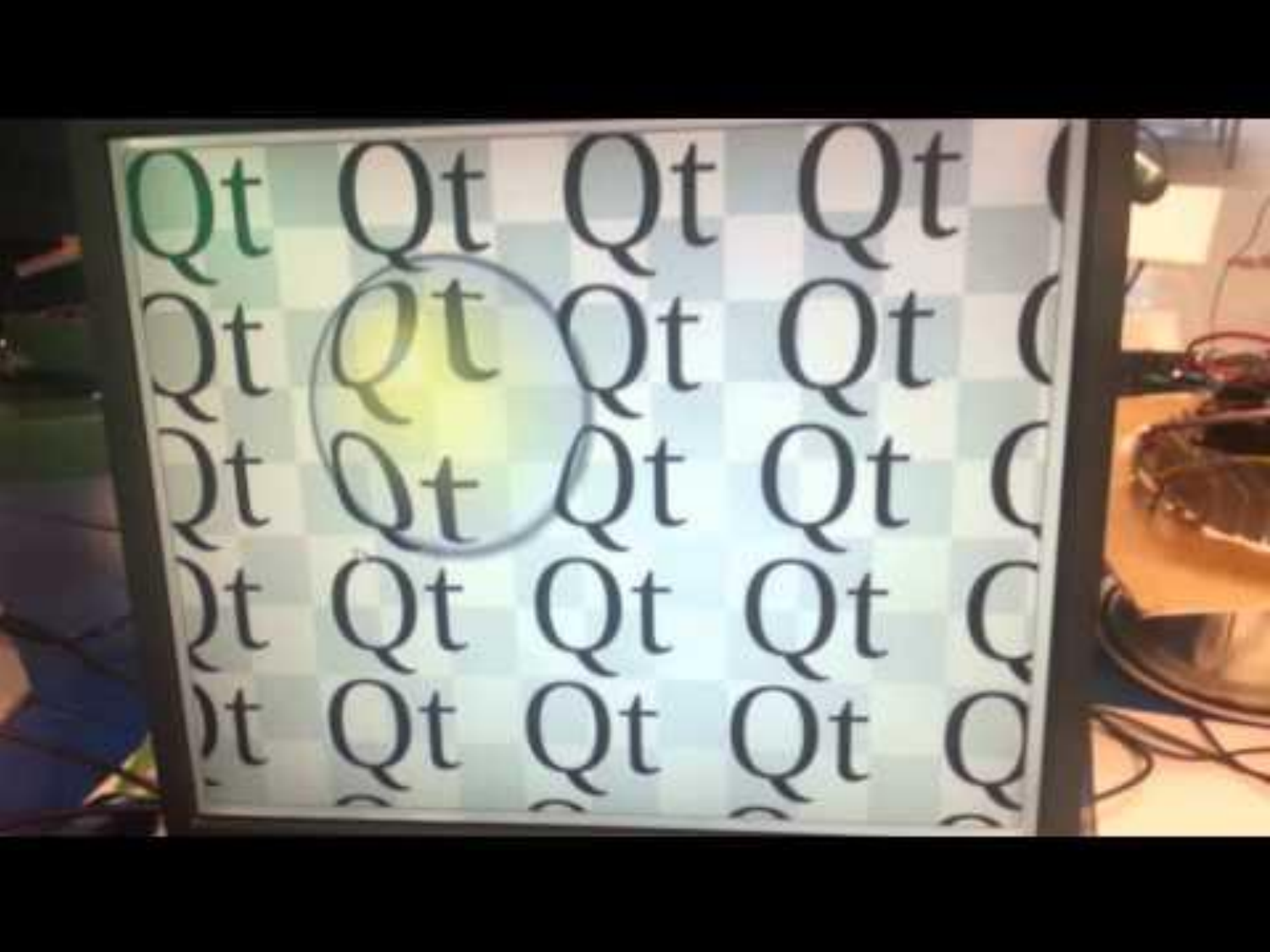### **Software Development Milestones**

- **Obtain Basic Hardware**
- Get Debian Running
- Set Up Wireless



- **Communicate with Serial over Bluetooth**
- Install Basic Programs
- Configure Static IP & SSH
- Hello World Program & Toggle A LED
- Install XFCE
- Buildroot: Install Cross Compiling ARM Toolchain
- Build QT for Embedded Linux from Source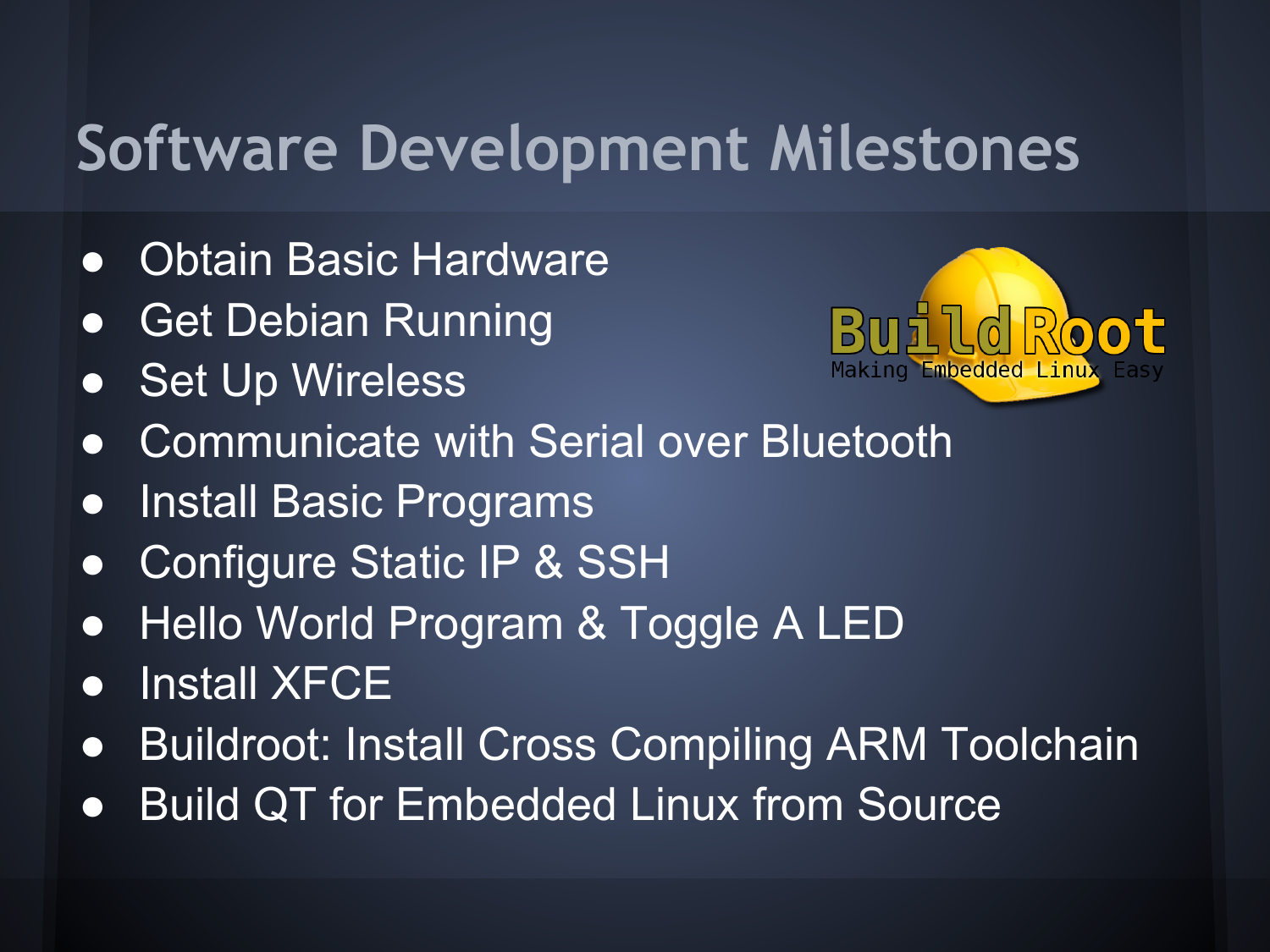

- Not enough RAM (they lied!) ○ Debian builds with LCD support are hardcoded to 512MB
- Cracked LCD

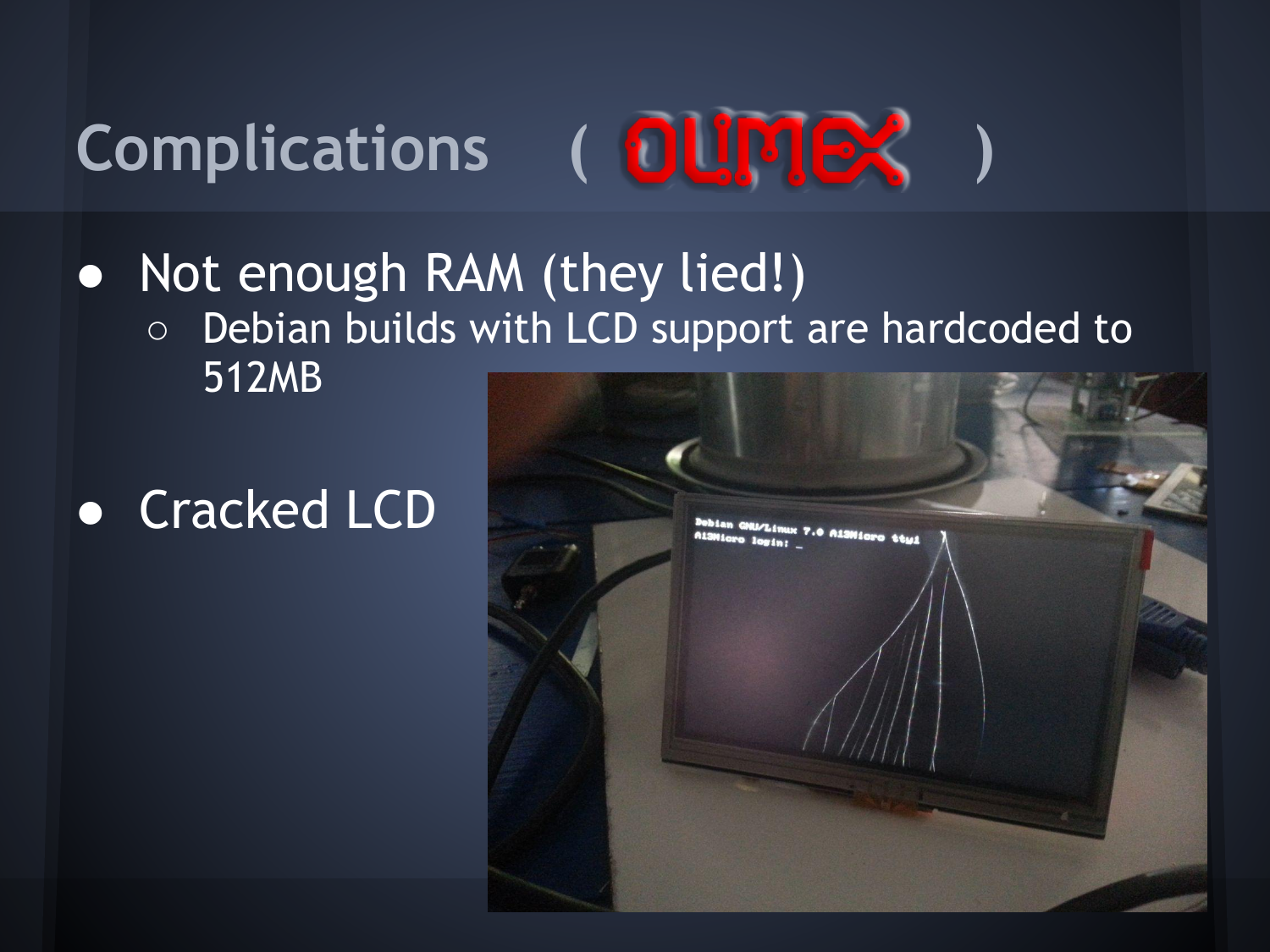#### **Project Documentation**

[http://nickguthrie.com/embedd\\_gui\\_bin/doc/notes.html](http://nickguthrie.com/embedd_gui_bin/doc/notes.html)

● Using Emacs with Org-Mode to generate HTML documentation so that people can duplicate my results

● Careful documentation of all resources, links, & notes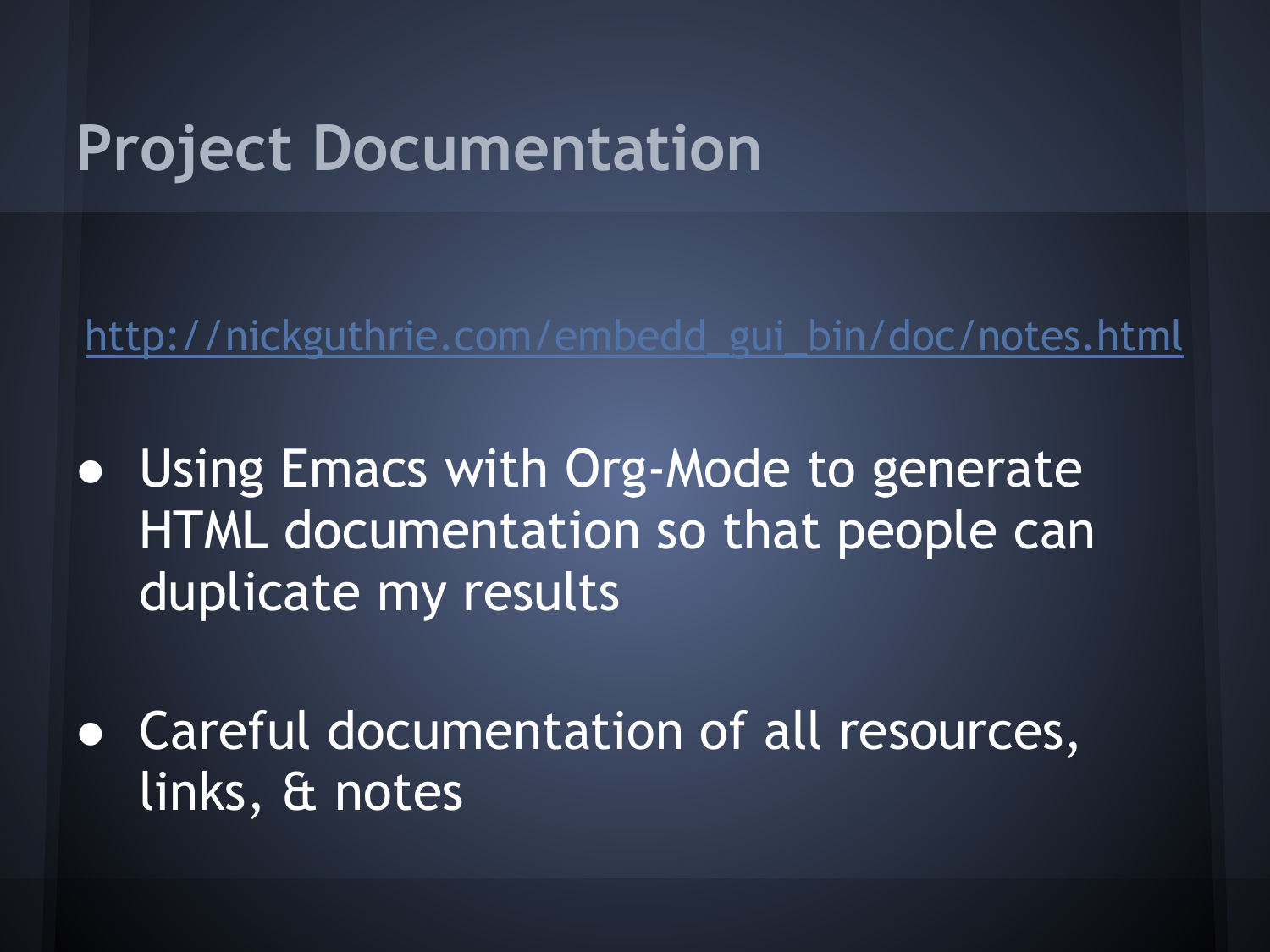#### **Pending Milestones**

#### ● Configure LCD Screen

- Configure Output to Touchscreen
- Successfully Receive Touch Input
- Build a QT Button that does Something
- Design Interface for Vital Vio Controller
- Design Communication Protocol between GUI and Lighting Controller (Ethernet)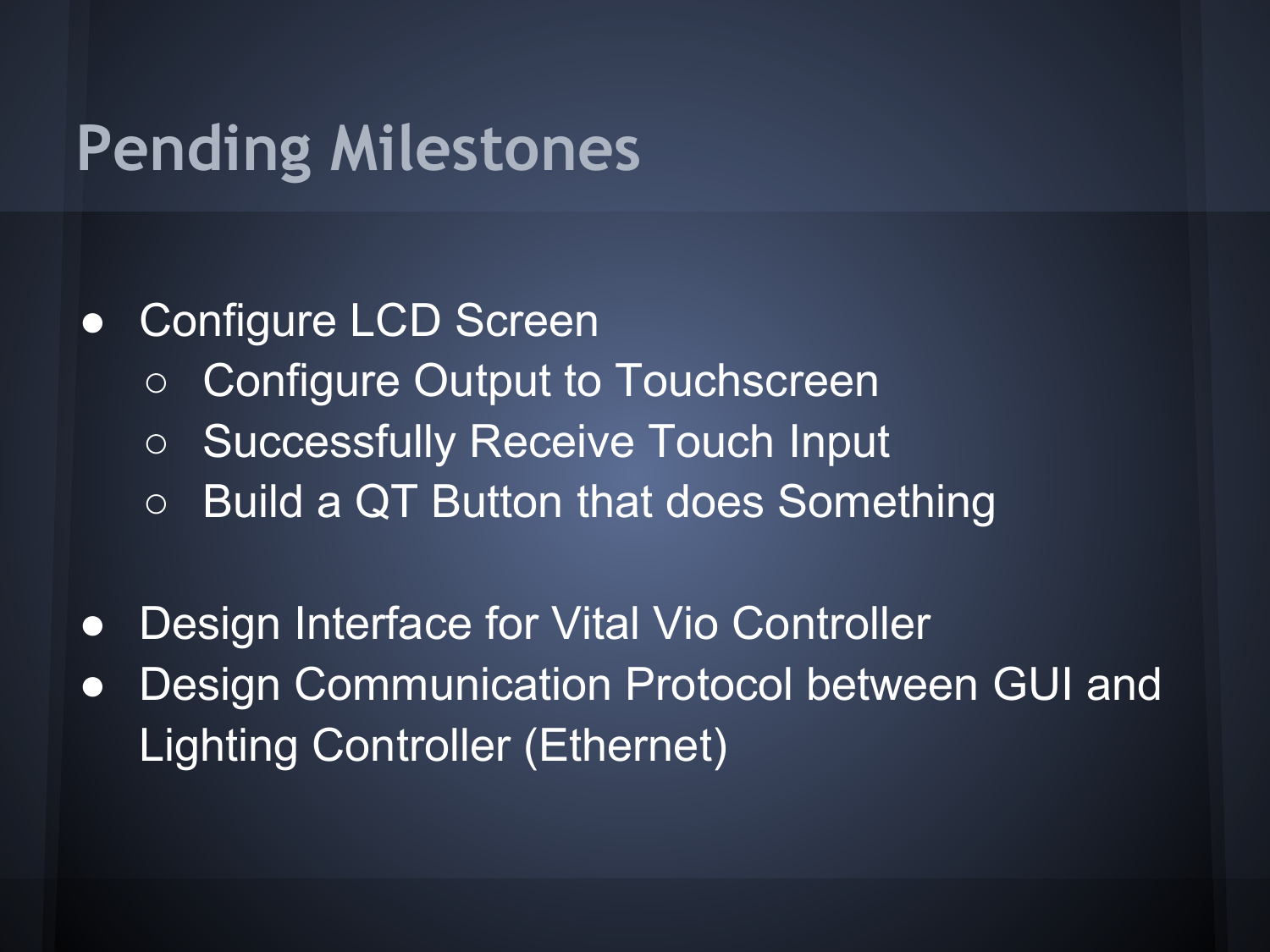### **Not Scared of Commitment**

#### **Embedd GUI**

#### Website Blog Repository

The Embedded GUI Framework aims to be a "drop in" interface for embedded developers to rapidly incorporate touchscreens into projects.

Repository never updated

Blog updated 1 week ago